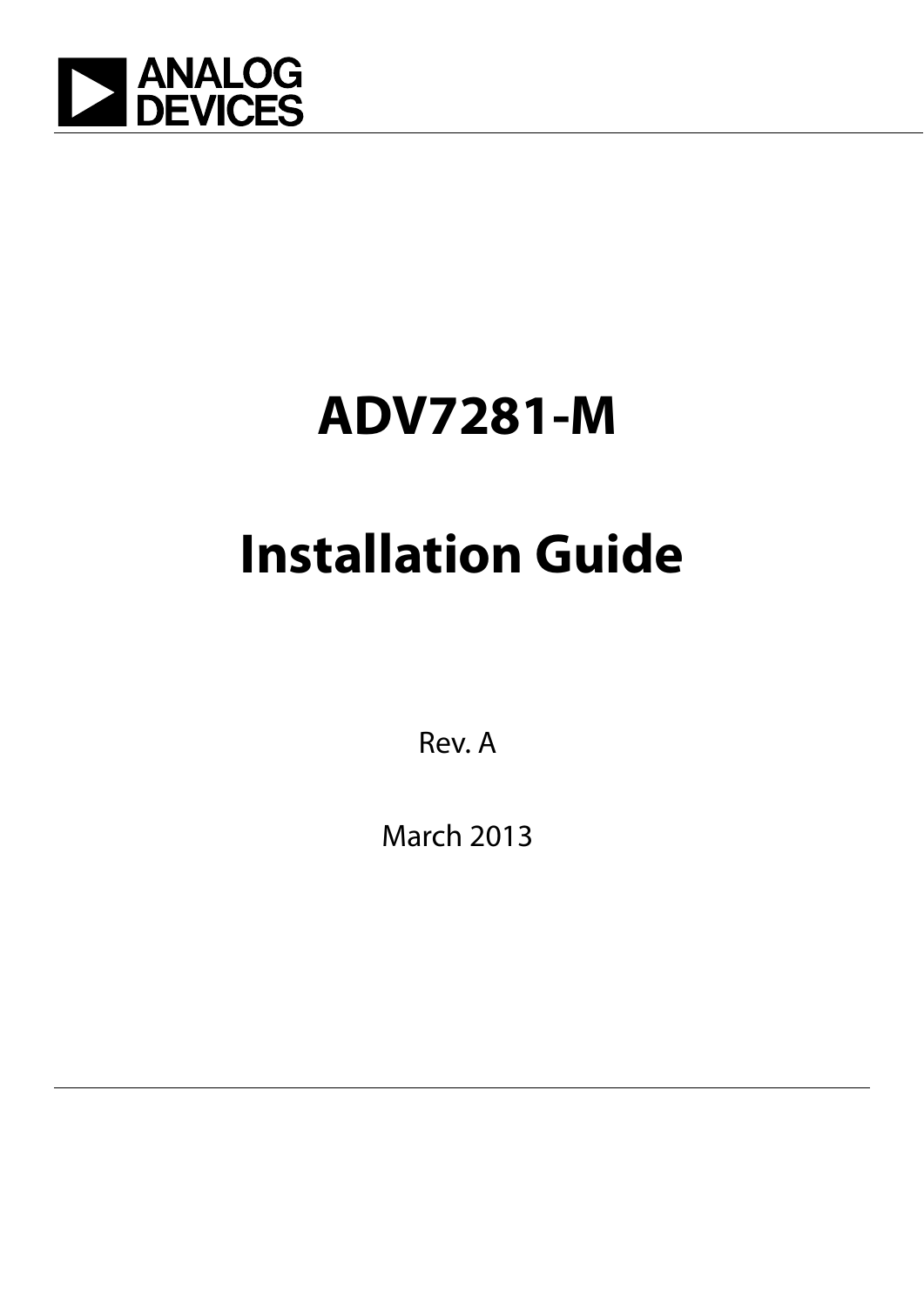## **TABLE OF CONTENTS**

| 1. |      |  |
|----|------|--|
| 2. |      |  |
|    | 2.1. |  |
|    | 2.2. |  |
|    | 2.3. |  |
|    | 2.4. |  |
|    | 2.5. |  |
|    | 2.6. |  |
|    |      |  |
|    |      |  |
|    |      |  |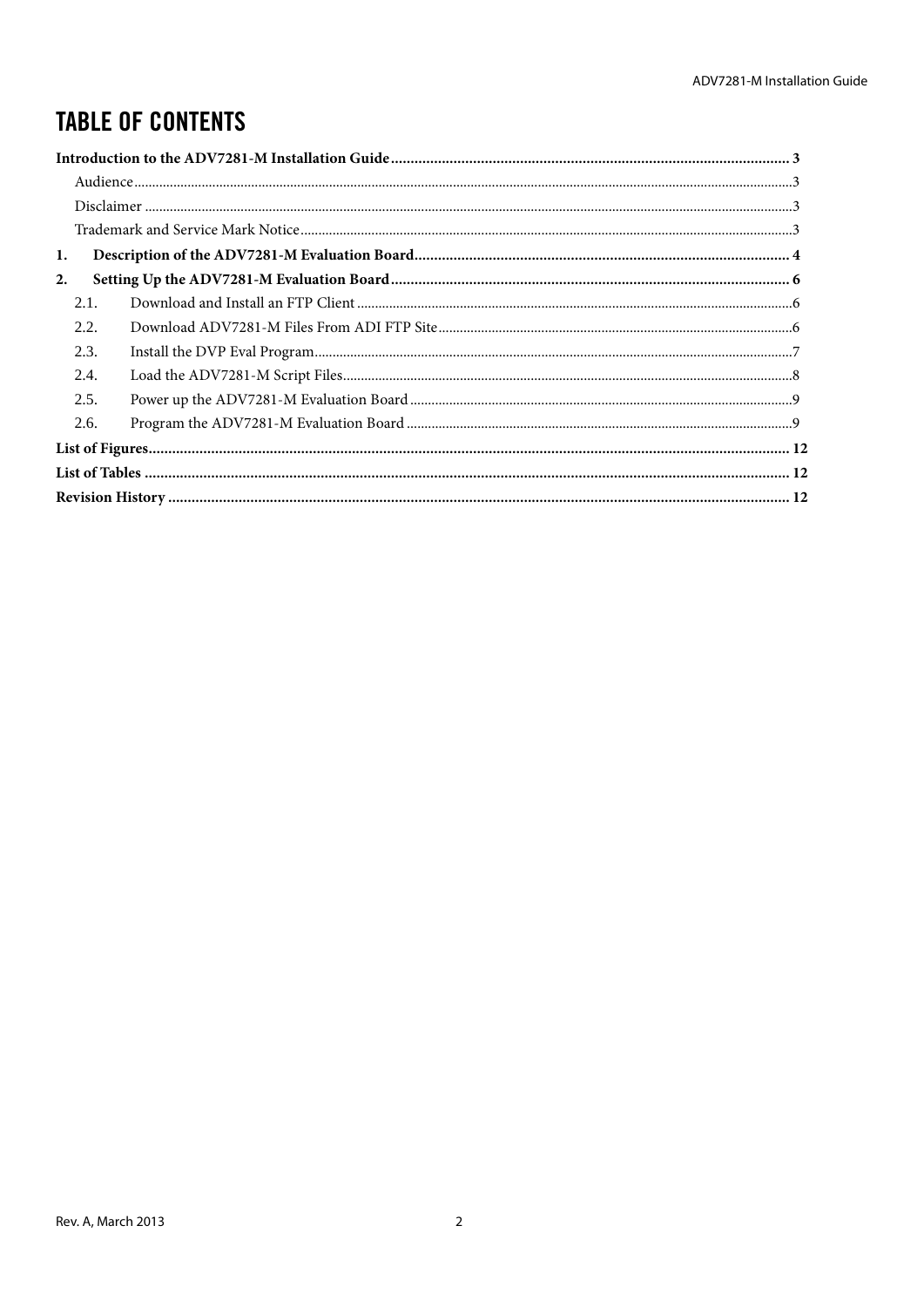## <span id="page-2-0"></span>INTRODUCTION TO THE ADV7281-M INSTALLATION GUIDE

The ADV7281-M Installation Guide describes the ADV7281-M evaluation board; and provides instructions for setting up the ADV7281- M evaluation board, installing the required ADV7281-M software, and running the scripts needed to operate the ADV7281-M evaluation board.

#### <span id="page-2-1"></span>**AUDIENCE**

The ADV7281-M Installation Guide is intended for the use of the person installing an ADV7281-M evaluation board.

#### <span id="page-2-2"></span>**DISCLAIMER**

The information contained in this document is proprietary of Analog Devices Inc. (ADI). This document must not be made available to anybody other than the intended recipient without the written permission of ADI.

The content of this document is believed to be correct. If any errors are found within this document, or if clarification is needed, contact the local FAE.

#### <span id="page-2-3"></span>**TRADEMARK AND SERVICE MARK NOTICE**

The Analog Devices logo is a registered trademark of Analog Devices, Inc. All other brand and product names are trademarks or service marks of their respective owners.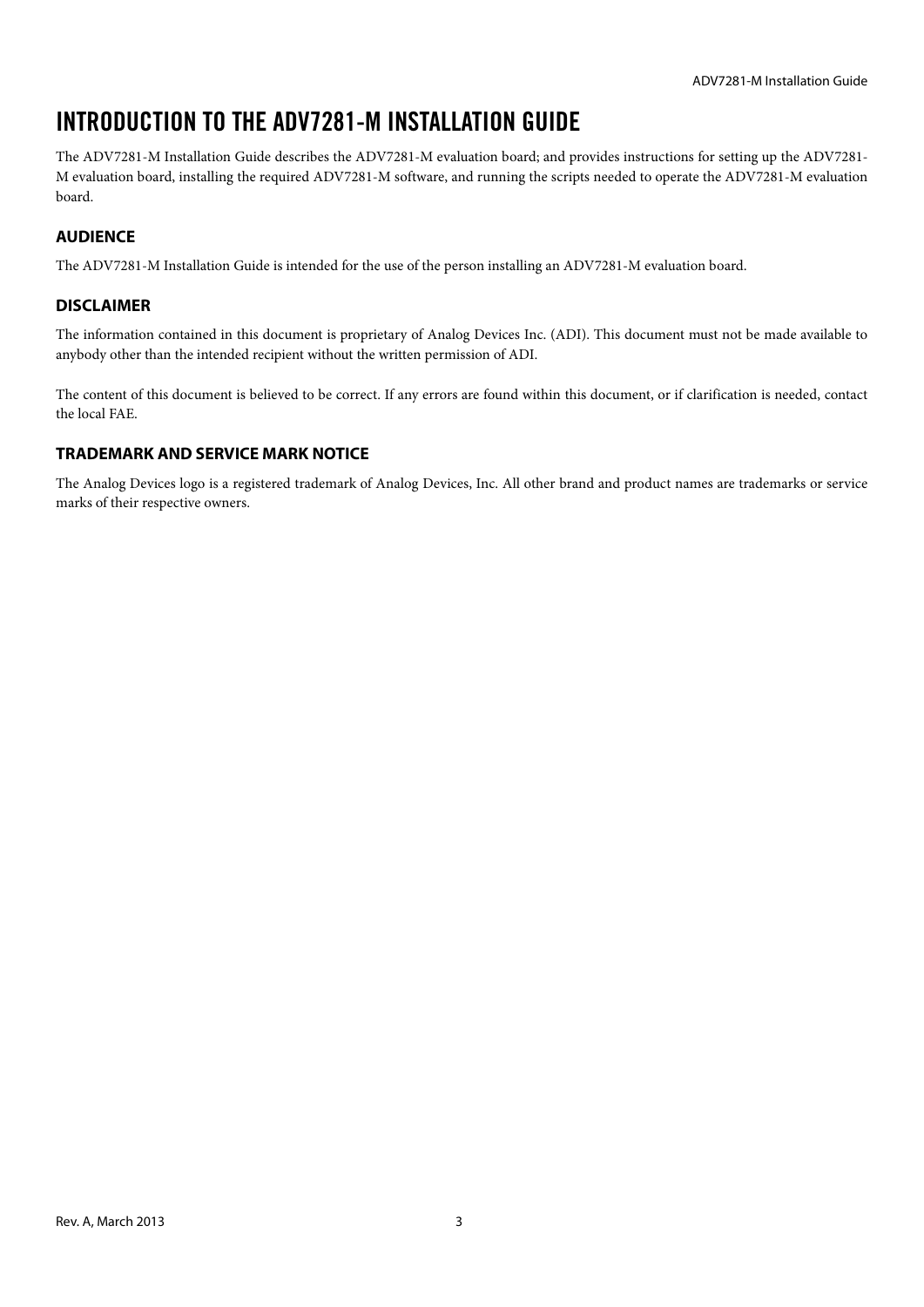## <span id="page-3-0"></span>1. DESCRIPTION OF THE ADV7281-M EVALUATION BOARD

Analog video is fed into the analog inputs (Ain1 to Ain6) of the ADV7281-M evaluation board. The ADV7281-M evaluation board can be configured to receive many different analog video formats (refer to [Table 1\)](#page-3-1). The analog video from analog inputs is fed into the ADV7281-M video decoder which converts it into a MIPI CSI-2 output stream.

<span id="page-3-1"></span>The MIPI CSI-2 output of the ADV7281-M consists of one differential data lane (D0+ and D0-) and one differential clock lane (Clk+ and CLk-). These are output to the SMA connectors on the evaluation board.

|                                         | Ain1        | Ain <sub>2</sub> | Ain3        | Ain4               | Ain5        | Ain6              |
|-----------------------------------------|-------------|------------------|-------------|--------------------|-------------|-------------------|
| Single-ended CVBS<br>(NTSC, PAL, SECAM) | SE CVBS1    | SE CVBS2         | $[1]$       | $[1]$              |             | $\lceil 1 \rceil$ |
| Differential CVBS                       | $[2]$       | $[2]$            | DIFF CVBS1+ | <b>DIFF CVBS1-</b> | DIFF CVBS2+ | DIFF CVBS2-       |
| S-Video (YC)                            | S Video1(Y) | S Video1 (C)     | $[3]$       | [3]                | [3]         | $[3]$             |
| YPbPr                                   | $[4]$       | [4]              | [4]         | No                 | No          | No                |

|  | Table 1. Acceptable Analog Video Input Formats to ADV7281-M Evaluation Board |
|--|------------------------------------------------------------------------------|
|  |                                                                              |

**Note**: The shaded areas in [Table 1](#page-3-1) indicate that modifications need to be made to the ADV7281-M evaluation board before that particular video input standard can be input to that particular analog input pin.

[1] These inputs can be configured to receive single-ended CVBS, but the user needs to change some resistor values on the ADV7281-M evaluation board.

[2] Ain1 and Ain2 can be configured to receive differential CVBS, but the user needs to change some resistor values on the ADV7281-M evaluation board.

[3] These inputs can be configured to receive YC (S-video), but the user needs to change some resistor values on the ADV7281-M evaluation board.

[4] These inputs can be configured to receive component (YPbPr), but the user needs to change some resistor values on the ADV7281-M evaluation board.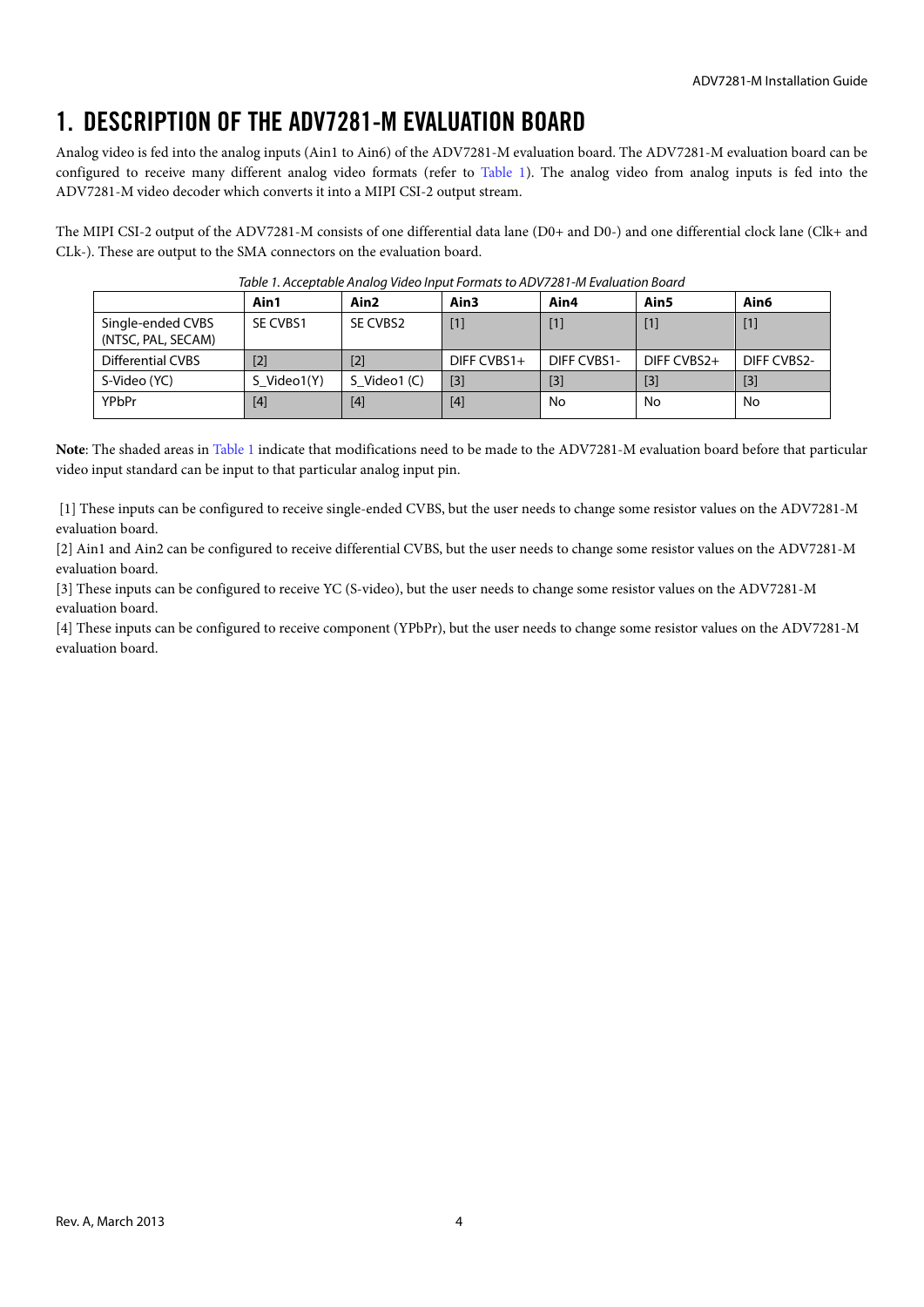

<span id="page-4-0"></span>*Figure 1. ADV7281-M Evaluation Board*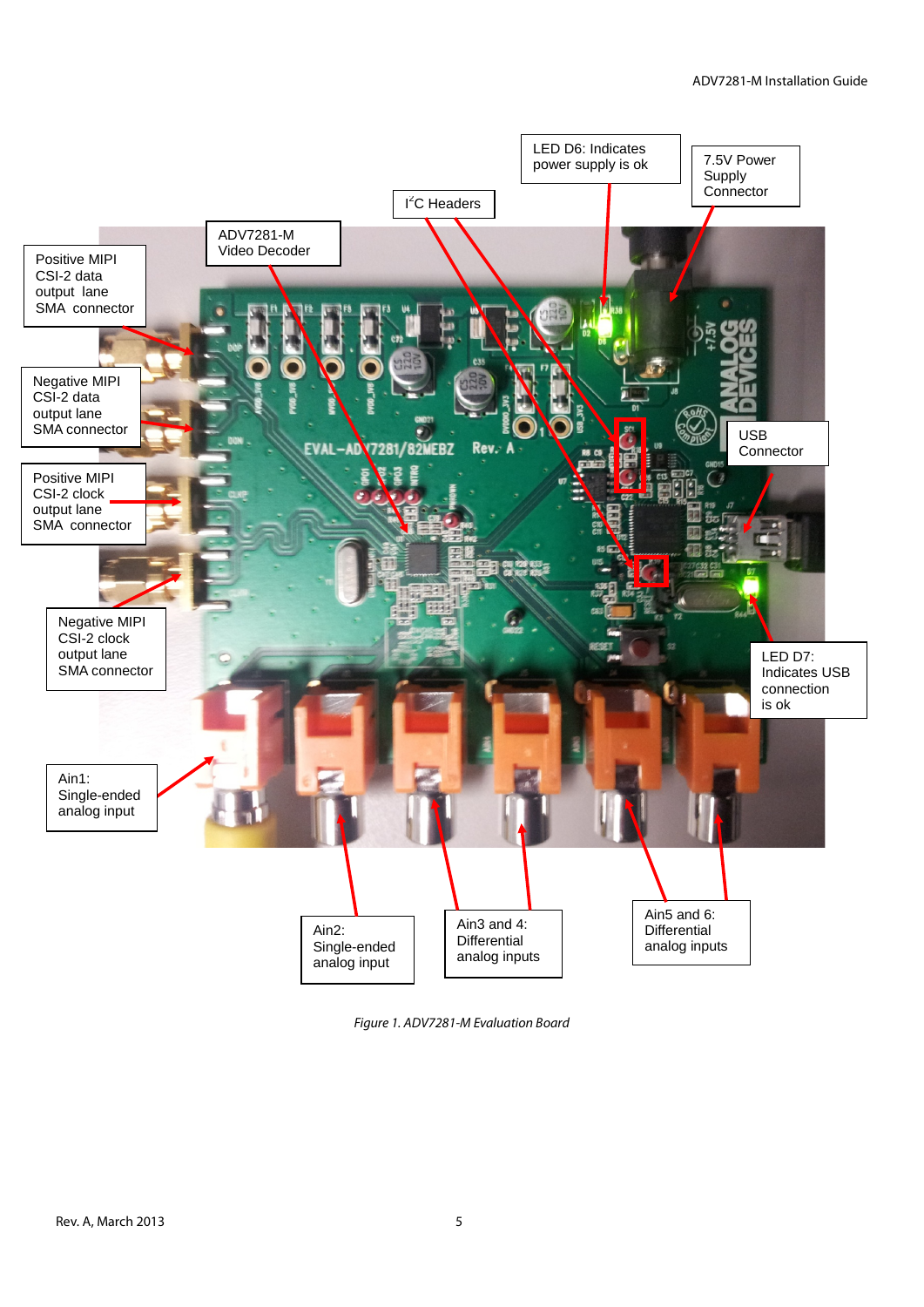## <span id="page-5-0"></span>2. SETTING UP THE ADV7281-M EVALUATION BOARD

The Analog Devices (ADI) DVP Eval program and ADV7281-M script files are needed to operate the ADV7281-M evaluation board. The DVP Eval program and ADV7281-M script files are available on an ADI File Transfer Protocol (FTP) site.

The following setup process is recommended, and is described in detail in Section [2.1](#page-5-1) to Section [2.6.](#page-8-1)

- 1. Download and install an FTP client.
- 2. Download the DVP Eval program and ADV7281-M script files from the ADI FTP site.
- 3. Install the DVP Eval program.
- 4. Load the ADV7281-M script files.
- 5. Power up the ADV7281-M evaluation board.
- 6. Program the ADV7281-M evaluation board.

#### <span id="page-5-1"></span>2.1.**DOWNLOAD AND INSTALL AN FTP CLIENT**

Download and install an FTP client such as FileZilla in order to access the ADI FTP site.

- 1. Go to the<http://filezilla-project.org/download.php?type=client> website.
- 2. Download the FileZilla FTP client .exe installation file.
- 3. When the download is completed, run the .exe installation file and follow the onscreen instructions.

#### <span id="page-5-2"></span>2.2.**DOWNLOAD ADV7281-M FILES FROM ADI FTP SITE**

The DVP Eval program and ADV7281-M script files are available on the ADI FTP site.

- 1. Open the FTP client, for example, FileZilla.
- 2. A quick connect bar appears near the top of the FileZilla client window. Enter the following information. (Note that the boxes are case sensitive.)
	- a. In the **Host** box, enter **[ftp.analog.com](ftp://ftp.analog.com/)**.
	- b. In the **Username** box, enter **adv728x**.
	- c. In the **Password** box enter**1dN62jy**.
	- d. Leave the **Port** box blank.

#### 3. Press the **Quickconnect** button.

FileZilla then shows two panes (refer to [Figure 2\)](#page-6-1). The left pane displays the Local Site Pane (that is, your computer). The right pane displays the Remote Site Pane (that is, the ADI FTP site).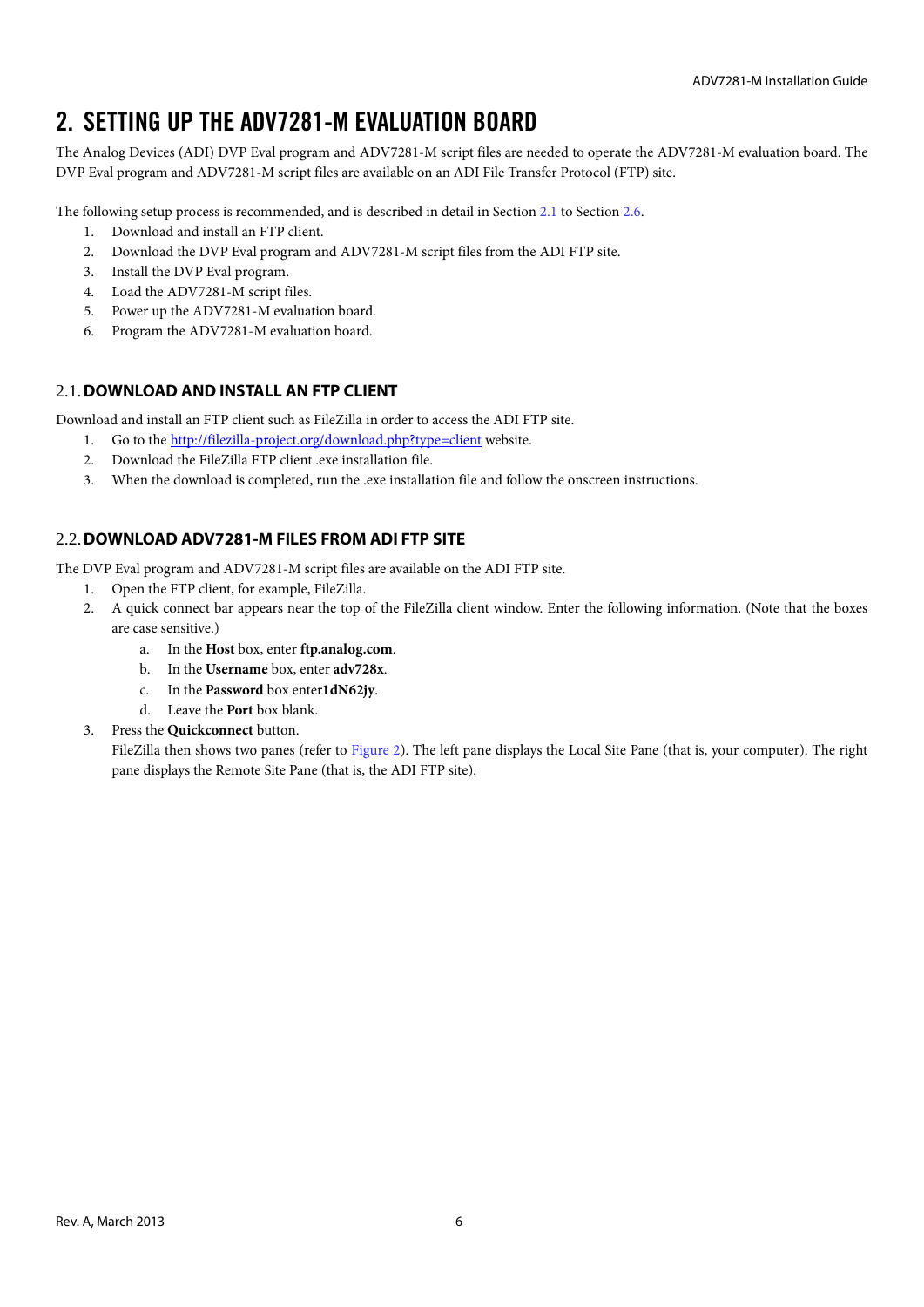

*Figure 2. Image of ADI ADV7281-M FTP Site*

- <span id="page-6-1"></span>4. On the Local Site Pane, navigate to where you want to drop the ADV7281-M files.
- 5. On the Remote Site Pane, select the ADV7281-M folder. **Note**: Do not select the ADV7281-MA folder.
- 6. Drag the ADV7281-M folder to the desired location in the Local Site Pane.
- 7. Drag the Install DVP Eval Latest Source 10-14-11.exe installation file to the desired location in the Local Site Pane. The files and folders on the ADI FTP site then copy to your computer. **Note**: The Transfer Queue Pane shows the progress of this copying.

#### <span id="page-6-0"></span>2.3.**INSTALL THE DVP EVAL PROGRAM**

- 1. When the transfer from the FTP site is complete (as described in Section [2.2\)](#page-5-2), double click on the Install DVP Eval Latest Source 10-14-11.exe file.
- 2. A window appears showing a software license agreement. After you have read the agreement, press the **I Agree** button.
- 3. A new window appears asking if you want to add Desktop and Start Menu shortcuts. Press the **Next** button.
- 4. A new window appears (refer t[o Figure 3\)](#page-7-1), prompting you to select the installation destination folder. Press the **Install** button. **Note**: It is strongly recommended to use the default destination folder. Selecting a different folder can cause the DVP Eval program to not install correctly in some versions of Windows.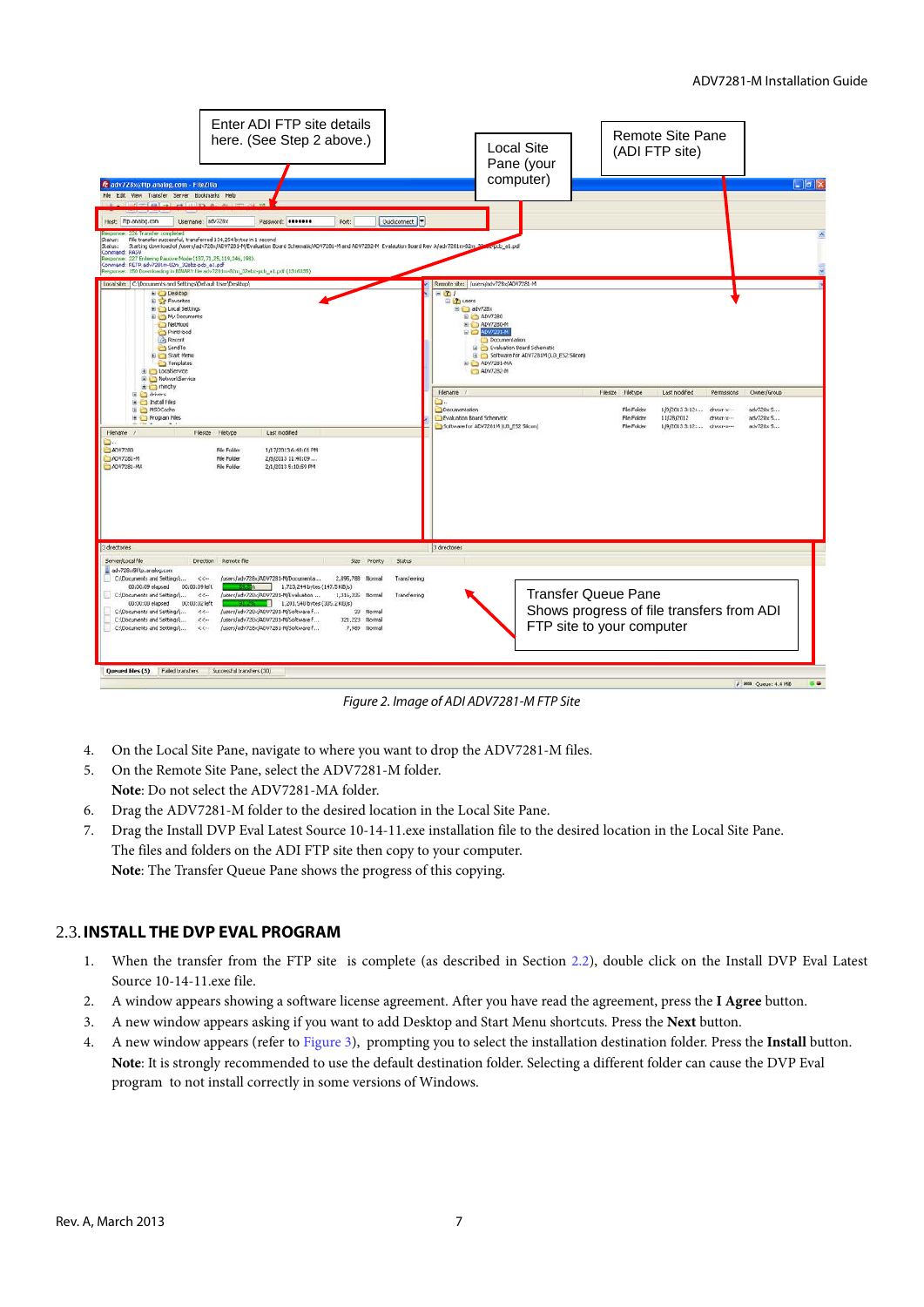| DVP Eval Latest Source 10-14-11 Setup: Installatio  <br>94                                                                                                                                          |  |  |  |  |  |  |  |
|-----------------------------------------------------------------------------------------------------------------------------------------------------------------------------------------------------|--|--|--|--|--|--|--|
| Setup will install DVP Eval Latest Source 10-14-11 in the following folder,To install<br>in a different folder, click Browse and select another folder. Click Install to start the<br>installation. |  |  |  |  |  |  |  |
| Destination Folder                                                                                                                                                                                  |  |  |  |  |  |  |  |
| ments\Analog Devices\DVP Eval Latest Source 10-14-11<br>Browse                                                                                                                                      |  |  |  |  |  |  |  |
| Space required: 80.2MB<br>Space available: 255.8GB                                                                                                                                                  |  |  |  |  |  |  |  |
| Cancel<br>< Back<br>Install<br>Nullsoft Install System v2.30                                                                                                                                        |  |  |  |  |  |  |  |

*Figure 3. Installation Destination for DVP Eval Program*

<span id="page-7-1"></span>5. Restart your computer after the DVP Eval program is installed.

#### <span id="page-7-0"></span>2.4.**LOADTHE ADV7281-M SCRIPT FILES**

This section describes how to load the ADV7281-M script files to the DVP Eval program.

- 1. Open the ADV7281-M folder that you downloaded from the ADI FTP site.
- 2. Open the Software for ADV7281M (U3\_ES2 Silicon) folder in the ADV7281-M folder.
- 3. Copy the folder called ADV7281M\_CUST to the following directory: C:\Documents and Settings\USER\_NAME\My Documents\Analog Devices\DVP Eval Latest Source 10-14-11\xml\New Boards. **Note**: This directory may be slightly different depending on where you installed the DVP Eval program.
- 4. To open the DVP Eval program, select Start -> Analog Devices -> DVP Eval Latest Source 10-14-11.
- 5. Select File -> Update Boards.

|                                 | DVP Eval Latest Source 10-14-11 Latest Source Generated on Fri Oct 14 16:52:02 2011                                                                                                                                                                                                                                                                                                                                                                                                              |             |  |  |  |  |  |  |  |
|---------------------------------|--------------------------------------------------------------------------------------------------------------------------------------------------------------------------------------------------------------------------------------------------------------------------------------------------------------------------------------------------------------------------------------------------------------------------------------------------------------------------------------------------|-------------|--|--|--|--|--|--|--|
| Tools Scripts<br>File           |                                                                                                                                                                                                                                                                                                                                                                                                                                                                                                  |             |  |  |  |  |  |  |  |
| Update Boards                   | ird Load                                                                                                                                                                                                                                                                                                                                                                                                                                                                                         | Show Help>> |  |  |  |  |  |  |  |
| Export Selected To              |                                                                                                                                                                                                                                                                                                                                                                                                                                                                                                  |             |  |  |  |  |  |  |  |
| Import From<br>Unload Boards    |                                                                                                                                                                                                                                                                                                                                                                                                                                                                                                  |             |  |  |  |  |  |  |  |
| $Alt + F4$<br>Exit              | $\leftarrow$ $\leftarrow$ $\leftarrow$ $\leftarrow$ $\leftarrow$ $\leftarrow$ $\leftarrow$ $\leftarrow$ $\leftarrow$ $\leftarrow$ $\leftarrow$ $\leftarrow$ $\leftarrow$ $\leftarrow$ $\leftarrow$ $\leftarrow$ $\leftarrow$ $\leftarrow$ $\leftarrow$ $\leftarrow$ $\leftarrow$ $\leftarrow$ $\leftarrow$ $\leftarrow$ $\leftarrow$ $\leftarrow$ $\leftarrow$ $\leftarrow$ $\leftarrow$ $\leftarrow$ $\leftarrow$ $\leftarrow$ $\leftarrow$ $\leftarrow$ $\leftarrow$ $\leftarrow$ $\leftarrow$ |             |  |  |  |  |  |  |  |
| <b>LA DEVICES</b>               |                                                                                                                                                                                                                                                                                                                                                                                                                                                                                                  |             |  |  |  |  |  |  |  |
|                                 |                                                                                                                                                                                                                                                                                                                                                                                                                                                                                                  |             |  |  |  |  |  |  |  |
| <b>Analog Devices Home Page</b> |                                                                                                                                                                                                                                                                                                                                                                                                                                                                                                  |             |  |  |  |  |  |  |  |
|                                 |                                                                                                                                                                                                                                                                                                                                                                                                                                                                                                  |             |  |  |  |  |  |  |  |
|                                 |                                                                                                                                                                                                                                                                                                                                                                                                                                                                                                  |             |  |  |  |  |  |  |  |
|                                 | <b>Digital Video Products Evaluation Kit Document Browser</b>                                                                                                                                                                                                                                                                                                                                                                                                                                    |             |  |  |  |  |  |  |  |
|                                 | <b>DVP Evaluation Software Quick Start Guide</b>                                                                                                                                                                                                                                                                                                                                                                                                                                                 |             |  |  |  |  |  |  |  |
| <b>Standalone Boards</b>        | <b>Input Modules</b><br><b>Output Modules</b>                                                                                                                                                                                                                                                                                                                                                                                                                                                    |             |  |  |  |  |  |  |  |
|                                 |                                                                                                                                                                                                                                                                                                                                                                                                                                                                                                  |             |  |  |  |  |  |  |  |
|                                 | $F'$ $\left\{ \begin{array}{ccc} 1 & 1 & 1 & 0 \\ 0 & 0 & 0 & 0 \end{array} \right\}$ $F'$ $\left\{ \begin{array}{ccc} 0 & 0 & 0 \\ 0 & 0 & 0 \end{array} \right\}$                                                                                                                                                                                                                                                                                                                              |             |  |  |  |  |  |  |  |

*Figure 4. Update Board Files on DVP Eval Program*

<span id="page-7-2"></span>A number of black command prompt windows appear and then disappear. Finally, a window appears with the message "update boards successful". Press the **OK** button.

The ADV7281-M script files have been added to the DVP Eval program.

6. Exit the DVP Eval program.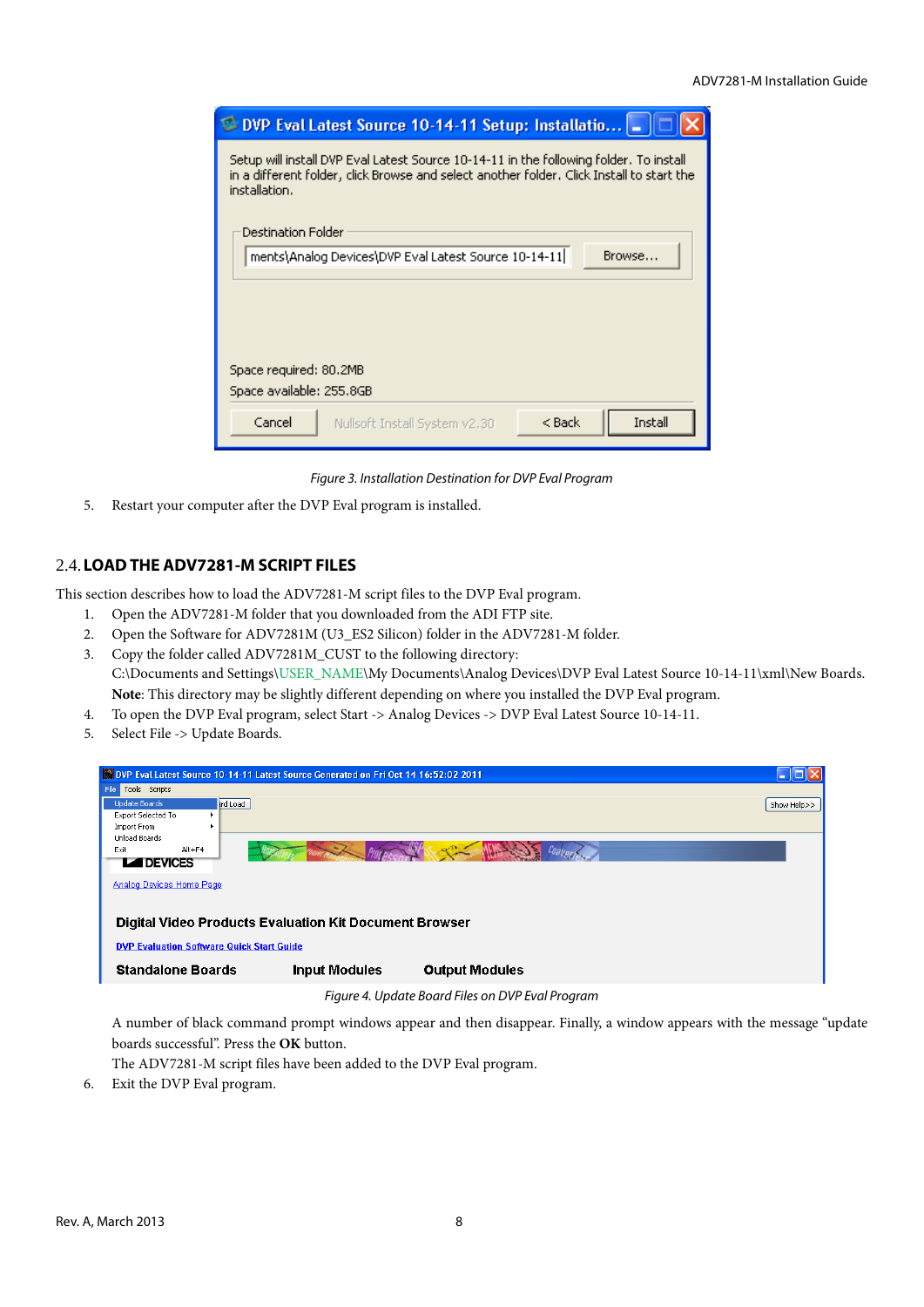#### <span id="page-8-0"></span>2.5.**POWER UP THE ADV7281-M EVALUATION BOARD**

- 1. Connect a mains cable to the 7.5 V supply cable included in the ADV7281-M evaluation kit.
- 2. Connect the 7.5 V supply cable to Jumper J8 on the ADV7281-M evaluation board. When this is done correctly, LED D6 turns on (refer to [Figure 1\)](#page-4-0).
- 3. Connect the USB cable included in the ADV7281-M evaluation kit to the computer where you installed the DVP Eval program and ADV7281-M script files. This cable is used to send commands from your computer to the ADV7281-M evaluation board.
- 4. Connect the other end of the USB cable to Jumper J7 of the ADV7281-M evaluation board. When this is done correctly, LED D7 turns on (refer to refer to [Figure 1\)](#page-4-0).
- 5. Connect the analog video input(s) to the Ain inputs of the ADV7281-M evaluation board. Refer to [Table 1](#page-3-1) for information on how to connect these inputs.
- 6. Connect SMA cables to the MIPI CSI-2 output connectors and feed these to a sink device.

#### **Notes:**

- The I<sup>2</sup>C lines to the ADV7281-M can be accessed via test points on the evaluation board. Refer to [Figure 1.](#page-4-0)
- Even after the ADV7281-M evaluation board is powered up, the 28.63636 MHz crystal (Y1) will not oscillate until the ADV7281-M is programmed (refer to Section [2.6\)](#page-8-1).

#### <span id="page-8-1"></span>2.6.**PROGRAM THE ADV7281-M EVALUATION BOARD**

- 1. To run the DVP Eval Latest Source application, select Start-> All Programs -> Analog Devices -> DVP Eval Latest Source 10-14- 11.
- 2. Press the **Choose Board** button on the top left of the DVP Eval program window and the Board Selector window appears (refer to [Figure 5\)](#page-8-2).

| <b>Board Selector</b> |                    |      |
|-----------------------|--------------------|------|
| Rx                    | <b>MotherBoard</b> | Tx   |
| None<br>ADV7182CUST   | None               | None |
| ADV7281M_CUST         |                    |      |
|                       |                    |      |
|                       |                    |      |
| Cancel                | Auto Select Boards | Load |

*Figure 5. Board Selector Window of DVP Eval Program*

- <span id="page-8-2"></span>3. Select ADV7281M\_CUST in the Rx section of the Board Selector window.
- 4. Select None in the MotherBoard section.
- 5. Select None in the Tx section.
- 6. Press the **Load** button. A window similar to that shown in [Figure 6](#page-9-0) appears.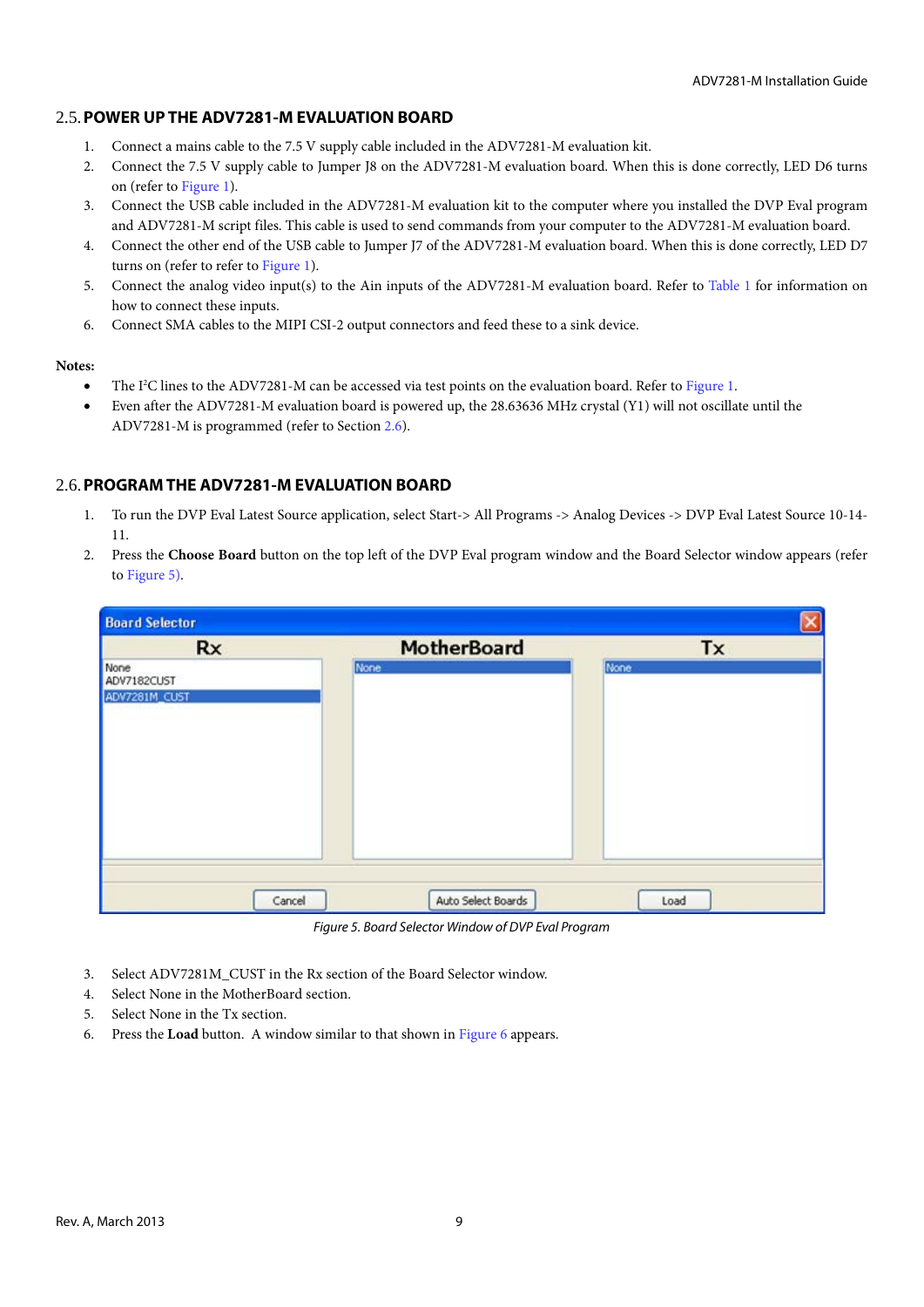| Selects Main Map<br>of ADV7281-M<br>Selects ADV7281-M                                                                                      | <b>Selects</b><br>Interrupt/VDP Sub<br>Map of ADV7281-M | <b>Selects</b><br>User Sub<br>Map 2 of<br>ADV7281-M        | Selects MIPI<br>CSI-2 Map of<br>ADV7281-M |
|--------------------------------------------------------------------------------------------------------------------------------------------|---------------------------------------------------------|------------------------------------------------------------|-------------------------------------------|
|                                                                                                                                            |                                                         |                                                            |                                           |
| DVP Ev <mark>al Latest Source 10-14-11 Latest Source Gener</mark> ated on Fri Oct <mark>.</mark> 14 16:52:02 2011<br>File Tools<br>Scripts |                                                         |                                                            | $\Box$ $\Box$ $\Box$                      |
| Write All<br>Read All<br>Record Macro                                                                                                      | Add Board   Unload Boards   Hardwire Reset              |                                                            | Show Help>>                               |
| ADV7281M_Cust                                                                                                                              |                                                         |                                                            |                                           |
| Docs<br>ADV7281M_Cust                                                                                                                      |                                                         |                                                            |                                           |
| other                                                                                                                                      | UserMap   UserSubMap1   UserSubMap2   csi top           |                                                            |                                           |
|                                                                                                                                            | $01000010$ $0 \times 42$<br>Device Address:             | Read<br>Write<br>Load Defaults                             |                                           |
|                                                                                                                                            | 00   INSEL[4:0]                                         | $\overline{0}$<br>$0 \times 00$<br> 0 0 0 0 0 0 0 0        |                                           |
| ALSB pin of                                                                                                                                | 01 ENHSPLL                                              | $\overline{1}$<br>0xC8<br>110010100                        |                                           |
| ADV7281-M tied                                                                                                                             | <b>BETACAM</b>                                          | $\overline{0}$                                             |                                           |
| high on evaluation                                                                                                                         | <b>ENVSPROC</b>                                         | $\mathbf{1}$                                               |                                           |
| board. Therefore,                                                                                                                          | SQPE                                                    | $\overline{0}$                                             |                                           |
| $I2C$ device address                                                                                                                       | 02 VID_SEL[3:0]                                         | $\vert 0 \vert$<br> 0 0 0 0 <br>$0\times04$                |                                           |
| of ADV7281-M set to                                                                                                                        | YPM[2:0]                                                | 100<br>$\left  \right $                                    |                                           |
| 0x42.                                                                                                                                      | 03 VBI_EN<br>010                                        | $\overline{0}$<br>11100<br>0x0C                            |                                           |
|                                                                                                                                            | TOD                                                     | $\overline{0}$                                             |                                           |
|                                                                                                                                            | OF_SEL[3:0]                                             | $\vert$ <sub>3</sub><br>00                                 |                                           |
|                                                                                                                                            | SD_DUP_AV                                               | $\overline{0}$                                             |                                           |
|                                                                                                                                            | BT656-4<br>04<br> 0 0                                   | $0\times07$<br>$\overline{0}$                              |                                           |
|                                                                                                                                            | TIM_OE                                                  | $\vert 0 \vert$                                            |                                           |
|                                                                                                                                            | BL_C_VBI                                                | $\vert$ 1                                                  |                                           |
| Search:                                                                                                                                    | EN_SFL_PIN<br>RANGE                                     | $\overline{1}$<br>$\boxed{1}$                              |                                           |
| Clear                                                                                                                                      |                                                         | $0\times 7F$                                               |                                           |
| 0x00.4: INSEL[4:0]<br>0x00.7: csi_tx                                                                                                       | AD_SEC525_EN<br>07<br>$\ 0\ _1$<br>AD_SECAM_EN          | $\vert 0 \vert$<br>$\boxed{1}$                             |                                           |
| 0x01.2: SQPE<br>0x01.3: ENVSPROC                                                                                                           | AD_N443_EN                                              | $\vert$ 1                                                  |                                           |
| 0x01.5: BETACAM<br>$0\times01.6$ : ENHSPLL                                                                                                 | AD_P60_EN                                               | $\vert 1 \vert$                                            |                                           |
| 0x01.7: csi_tx[4:0]<br>0x02.2: YPM[2:0]                                                                                                    | AD_PALN_EN                                              | $\overline{1}$                                             |                                           |
| 0x02.7; csi_tx[4:0]<br>0x02.7; VID_SEL[3:0]                                                                                                | AD_PALM_EN                                              | $\boxed{1}$                                                |                                           |
| 0x03.0: SD_DUP_AV                                                                                                                          | AD_NTSC_EN                                              | $\overline{1}$                                             |                                           |
| 0x03.5: OF_SEL[3:0]<br>0x03.6: TOD                                                                                                         | AD_PAL_EN                                               | $\mathbf 1$                                                |                                           |
| 0x03.7: csi_tx[4:0]<br>0x03.7: VBI_EN                                                                                                      | 08 CON[7:0]                                             | 100000000<br>128<br>$0\times80$                            |                                           |
| 0x04.0: RANGE<br>0x04.1: EN_SFL_PIN                                                                                                        | 0A BRI[7:0]                                             | 0000000000<br>$0 \times 00$<br>$\vert 0 \vert$             |                                           |
| 0x04.2: BL_C_VBI                                                                                                                           | 0B HUE[7:0]                                             | 000000000<br>$\overline{0}$<br>$0 \times 00$               |                                           |
| 0x04.3: TIM_OE<br>0x04.7: BT656-4                                                                                                          | OC DEF_Y[5:0]                                           | 0011011<br>13<br>0x36                                      |                                           |
| 0x04.7: csi_tx[4:0]<br>0x05.7: csi_tx[4:0]                                                                                                 | DEF_VAL_AUTO_EN                                         | $\vert$ 1<br>11 I                                          |                                           |
| 0x06.7: csi_tx[2:0]<br>0x07.0: AD_PAL_EN                                                                                                   | DEF_VAL_EN                                              | $\overline{0}$                                             |                                           |
| 0x07.1: AD_NTSC_EN<br>0x07.2: AD_PALM_EN                                                                                                   | 0D DEF_C[7:0]                                           | 011111100<br>124<br>0x7C                                   |                                           |
| 0x07.3: AD_PALN_EN<br>0x07.4: AD_P60_EN                                                                                                    | OE SUB_USR_EN[1:0]                                      | 0000<br>$0 \times 00$<br>$\overline{0}$<br> 0 0 0          |                                           |
| 0x07.5: AD_N443_EN                                                                                                                         | 0F<br><b>RES</b>                                        | 0 0 0 0 <br>$0 \times 00$<br>$\vert 0 \vert$<br>lollolloll |                                           |
| 0x07.6: AD_SECAM_EN<br>0x07.7: AD_SEC525_EN                                                                                                | TRAQ                                                    | $\overline{0}$                                             |                                           |
| 0x07.7: csi_tx[4:0]<br>0x08.7: CON[7:0]                                                                                                    | PWRDN                                                   | $\overline{0}$                                             |                                           |
| 0x08.7: csi_tx[3:0]<br>0x0A.7: BRI[7:0]                                                                                                    | 10 COLKILL                                              | 0 0 0 0 <br>$\vert 0 \vert$<br>$0\times07$                 |                                           |
| 0x0B.7: HUE[7:0]<br>0x0C.0: DEF_VAL_EN                                                                                                     | AD_RESULT[2:0]                                          | $\blacksquare$ oloo $\blacksquare$<br>$\overline{0}$<br>U  |                                           |
| Finished Running Script: CVBS_Single_Ended_In_Ain2_MIPI_Out.                                                                               |                                                         | <b>Board Connected</b>                                     |                                           |

*Figure 6. DVP Eval Program After Loading ADV7281-M Board*

<span id="page-9-1"></span><span id="page-9-0"></span>Note: A warning message similar to that shown in [Figure 7](#page-9-1) appears. This is expected as the I<sup>2</sup>C slave address of the CSI\_Top map has not yet been programmed. This warning will disappear after any script is run (see step 7).

> **I2C Address Acknowledge Error** Device Address: 0xa0, Register Address: 0x0

*Figure 7. Warning Message That Appears After Loading ADV7281-M Board*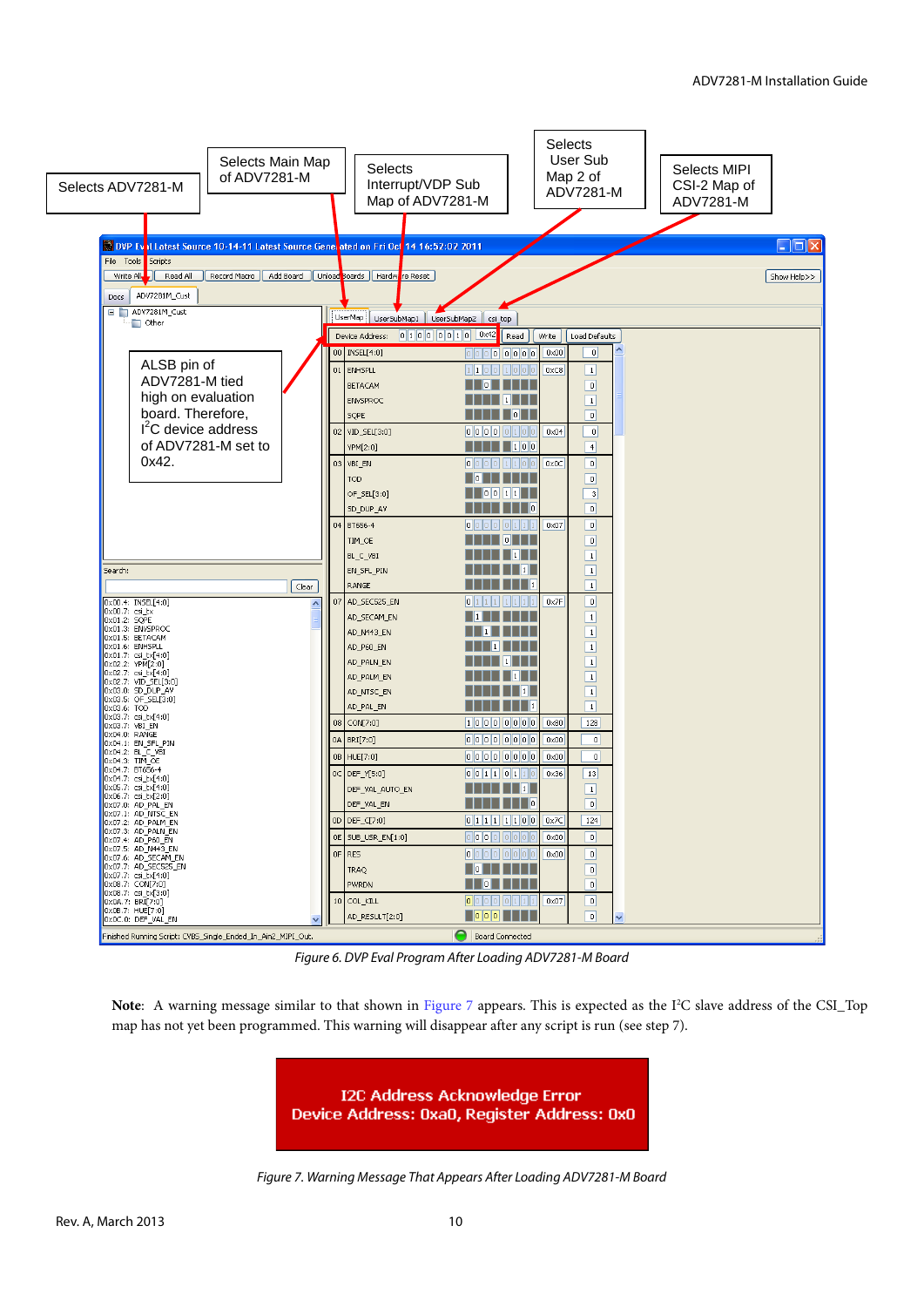7. Select Scripts-> ADV7281-MCUST to select the script you wish to run (refer to [Figure 8\)](#page-10-0).

| DVP Eval Latest Source 10-14-11 Latest Source Generated on Fri Oct 14 16:52:02 2011                                   |                  |                                         |                                                                                                  |                |                             | $\blacksquare$ $\blacksquare$ |
|-----------------------------------------------------------------------------------------------------------------------|------------------|-----------------------------------------|--------------------------------------------------------------------------------------------------|----------------|-----------------------------|-------------------------------|
| File Tools Scripts                                                                                                    |                  |                                         |                                                                                                  |                |                             |                               |
| Refresh Scripts<br>Write All<br>loard                                                                                 | Unload Boards    | Hardware Reset                          |                                                                                                  |                |                             | Show Help>>                   |
| New Py Script<br>Ctrl+N<br>AD                                                                                         |                  |                                         |                                                                                                  |                |                             |                               |
| Docs<br>Edit Py Script<br>Ctrl+E<br>Ctrl+S<br>Run Py Script                                                           |                  |                                         |                                                                                                  |                |                             |                               |
| $\Box$ $\Box$ ADV<br>Reload Most Recent Script Ctrl+R<br>Ò                                                            |                  | UserMap i<br>UserSubMap1<br>UserSubMap2 | csi_top                                                                                          |                |                             |                               |
| ADV7281M_CUST<br>ASettings                                                                                            |                  | 01000010<br>$\blacktriangleright$ [SI]  | 0x42<br>Read                                                                                     | Write          | Load Defaults               |                               |
|                                                                                                                       | CVBS_AUTODETECT  |                                         | Autodetect_CVBS_Differential_In_Ain3_4_MIPI_Out                                                  |                | 0                           |                               |
| Recent Scripts                                                                                                        | CVBS_FAST_Switch | ٠                                       | Autodetect_CVBS_Differential_In_Ain5_6_MIPI_Out                                                  |                | $\mathbf{1}$                |                               |
|                                                                                                                       | Free_Run_Mode    | ES2_Loop_Back_Test ▶                    | Autodetect_CVBS_Single_Ended_In_Ain_1_MIPI_Out<br>Autodetect_CVBS_Single_Ended_In_Ain_2_MIPI_Out |                | $\mathbf 0$                 |                               |
|                                                                                                                       | YC_AUTODETECT    |                                         |                                                                                                  |                |                             |                               |
|                                                                                                                       |                  | YPrPb_AUTODETECT                        |                                                                                                  |                | $\mathbf{1}$<br>$\mathbf 0$ |                               |
|                                                                                                                       |                  |                                         |                                                                                                  |                |                             |                               |
|                                                                                                                       |                  | 02   VID_SEL[3:0]                       | 0000                                                                                             | $0\times04$    | $\,0\,$                     |                               |
|                                                                                                                       |                  | YPM[2:0]                                | 1  0  0                                                                                          |                | $\overline{4}$              |                               |
|                                                                                                                       |                  | 03 VBI_EN                               | l٥l                                                                                              | $0 \times 0 C$ | $\,0\,$                     |                               |
|                                                                                                                       |                  | <b>TOD</b>                              |                                                                                                  |                | 0                           |                               |
|                                                                                                                       |                  | OF_SEL[3:0]                             |                                                                                                  |                | 3                           |                               |
|                                                                                                                       |                  | SD_DUP_AV                               | 10                                                                                               |                | $\mathbf 0$                 |                               |
|                                                                                                                       |                  | 04 BT656-4                              | 0                                                                                                | $0\times07$    | $\mathbf 0$                 |                               |
|                                                                                                                       |                  | TIM_OE                                  |                                                                                                  |                | 0                           |                               |
|                                                                                                                       |                  | BL_C_VBI                                |                                                                                                  |                | $\mathbf{1}$                |                               |
| Search:                                                                                                               |                  | EN_SFL_PIN                              |                                                                                                  |                | $1\,$                       |                               |
| Clear                                                                                                                 |                  | RANGE                                   |                                                                                                  |                | $\mathbf{1}$                |                               |
| 0x00.4: INSEL[4:0]                                                                                                    |                  | 07   AD_SEC525_EN                       |                                                                                                  | $0\times 7F$   | $\,0\,$                     |                               |
| 0x00.7: csi_tx                                                                                                        |                  | AD_SECAM_EN                             |                                                                                                  |                | $\,1\,$                     |                               |
| 0x01.2: SQPE<br>0x01.3: ENVSPROC                                                                                      |                  |                                         |                                                                                                  |                |                             |                               |
| Ox01.5: BETACAM<br>Ox01.6: ENHSPLL                                                                                    |                  | AD_N443_EN                              |                                                                                                  |                | $\mathbf{1}$                |                               |
| 0x01.7: csi_tx[4:0]                                                                                                   |                  | AD_P60_EN                               |                                                                                                  |                | $\mathbf{1}$                |                               |
| [0x02.2: YPM[2:0]<br>0x02.7: csi_tx[4:0]                                                                              |                  | AD_PALN_EN                              |                                                                                                  |                | $\,1\,$                     |                               |
| 0x02.7: VID_SEL[3:0]                                                                                                  |                  | AD_PALM_EN                              |                                                                                                  |                | $\,1\,$                     |                               |
| 0x03.0: SD_DUP_AV<br>[0x03.5: OF_SEL[3:0]                                                                             |                  | AD_NTSC_EN                              |                                                                                                  |                | $\,1\,$                     |                               |
| 0x03.6: TOD<br> 0x03.7: csi_tx[4:0]                                                                                   |                  | AD_PAL_EN                               |                                                                                                  |                | $\mathbf 1$                 |                               |
| Ox03.7: VBI EN<br>0x04.0: RANGE                                                                                       |                  | 08 CON[7:0]                             | 100000000                                                                                        | $0\times80$    | 128                         |                               |
| 0x04.1: EN_SFL_PIN                                                                                                    |                  | 0A   BRI[7:0]                           | 000000000                                                                                        | $0 \times 00$  | 0                           |                               |
| 0x04.2: BL_C_VBI<br>0x04.3: TIM_OE                                                                                    |                  | 0B HUE[7:0]                             | o  o  o  o  o  o  o     0x00                                                                     |                | $\overline{0}$              |                               |
| 0x04.7: BT656-4<br> 0x04.7: csi_tx[4:0]                                                                               |                  | OC DEF_Y[5:0]                           | 0 0 1 1 0 1 1 0                                                                                  | 0x36           | 13                          |                               |
| 0x05.7: csi_tx[4:0]                                                                                                   |                  | DEF_VAL_AUTO_EN                         | 1                                                                                                |                | $\vert$ 1                   |                               |
| 0x06.7; csi_tx[2:0]<br>0x07.0: AD_PAL_EN                                                                              |                  | DEF_VAL_EN                              | 10                                                                                               |                | $\mathbf 0$                 |                               |
| $[0 \times 07.1:$ AD_NTSC_EN<br> 0x07.2: AD_PALM_EN                                                                   |                  | 0D   DEF_C[7:0]                         | $0$ 1 1 1 1 1 0 0                                                                                | $0\times 7C$   | 124                         |                               |
| 0x07.3: AD_PALN_EN                                                                                                    |                  | OE SUB_USR_EN[1:0]                      | 0 0 0 0 <br>tollo!<br>lollo                                                                      | 0x00           | $\,0\,$                     |                               |
| 0x07.4: AD_P60_EN<br> 0x07.5: AD_N443_EN                                                                              |                  |                                         |                                                                                                  |                |                             |                               |
| Ox07.6: AD_SECAM_EN<br> 0x07.7: AD_SEC525_EN                                                                          |                  | OF RES                                  | lollollollol<br>10 11 0 1                                                                        | $0 \times 00$  | 0                           |                               |
| 0x07.7; csi_tx[4:0]                                                                                                   |                  | TRAQ                                    |                                                                                                  |                | $\,0\,$                     |                               |
| [0x08.7: CON[7:0]<br>$[0x08.7; csj_t x[3:0]$                                                                          |                  | PWRDN                                   |                                                                                                  |                | $\mathbf 0$                 |                               |
| [0x0A.7: BRI[7:0]<br>Ox0B.7: HUE[7:0]                                                                                 |                  | 10 COLKILL                              | о                                                                                                | 0xCA           | $1\,$                       |                               |
| OxOC.O: DEF_VAL_EN                                                                                                    |                  | AD_RESULT[2:0]                          | $\vert 1 \vert 0 \vert 0 \vert$                                                                  |                | 4                           | v                             |
| Run script C:\Documents and Settings\rhinchy\My Documents\Analog Devices\DVP Eval Latest Source 10-14 Board Connected |                  |                                         |                                                                                                  |                |                             |                               |

<span id="page-10-0"></span>*Figure 8. Running ADV7281-M Script on DVP Eval Program*